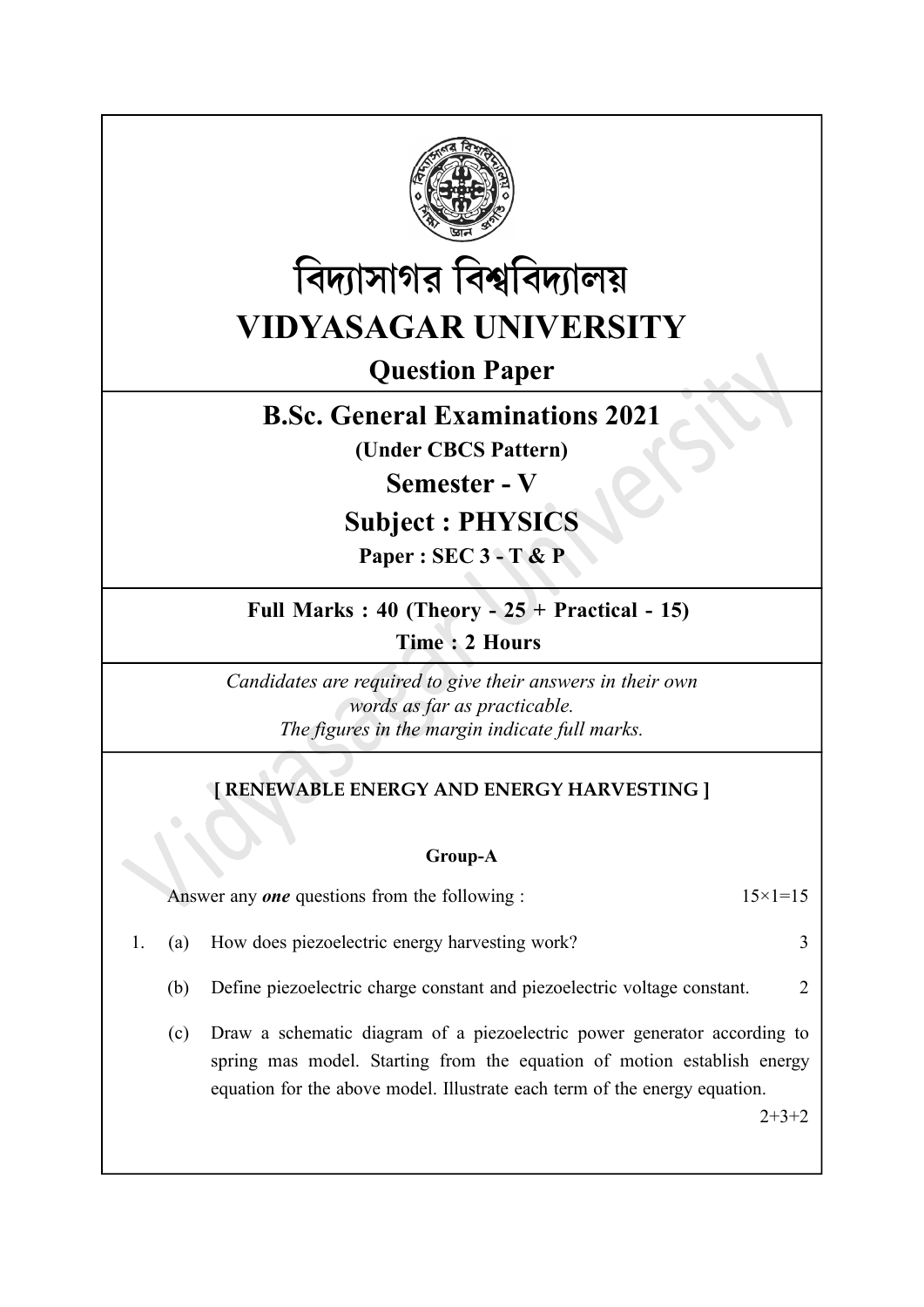- (d) Explain the role of piezoelectric energy harvesting to design pacemaker in medical engineering. 2
- (e) Write down the name of piezoelectric material used to design pacemaker. 1
- 2. What is hydro electricity? Explain the importance of solar energy, biomass energy, geothermal energy and tidal energy. Explain working principle of solar cooker and solar cell.  $2+(2+2+2+2)+5$

### Group-B

|    |     | Answer any <i>two</i> questions from the following :                | $5 \times 2 = 10$ |
|----|-----|---------------------------------------------------------------------|-------------------|
| 3. | (a) | What are conventional and non-conventional energy sources?          | $\overline{2}$    |
|    | (b) | What are the prospects of non-conventional energy sources in India? | $\overline{2}$    |
|    | (c) | What is OECD?                                                       | 1                 |
| 4. | (a) | Define Biomass and Biogas.                                          | $\overline{2}$    |
|    | (b) | What do you mean by Biogas electricity?                             | 1                 |
|    | (c) | Discuss advantages and disadvantages of Biogas electricity.         | $\overline{2}$    |
|    |     |                                                                     |                   |
| 5. | (a) | Explain wind energy.                                                | $\overline{2}$    |
|    | (b) | Which is the largest wind farm in India?                            | 1                 |
|    | (c) | Name few horizontal axis wind mills and vertical axis wind mills.   | 2                 |
|    |     |                                                                     |                   |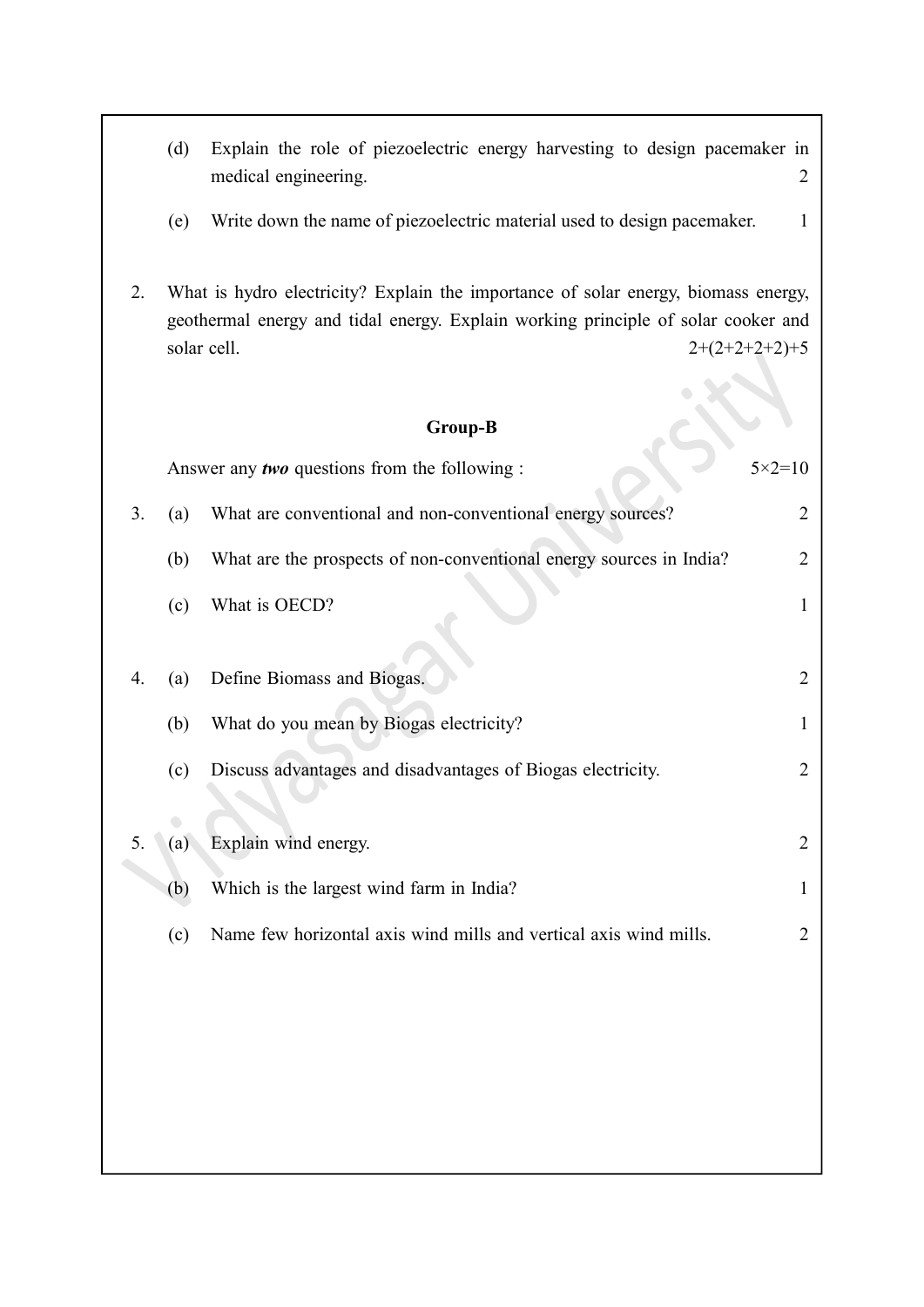| বঙ্গানুবাদ |
|------------|
|            |

### <u> নিভাগ-ক</u>

| ।ଏভାগ-ক         |                                                                                                                                                                        |                                                                                                                                                                                                   |                            |  |  |  |
|-----------------|------------------------------------------------------------------------------------------------------------------------------------------------------------------------|---------------------------------------------------------------------------------------------------------------------------------------------------------------------------------------------------|----------------------------|--|--|--|
|                 |                                                                                                                                                                        | নীচের যেকোনো <i><b>একটি</b></i> প্রশ্নের উত্তর দাও :                                                                                                                                              | $56 \times 2 = 26$         |  |  |  |
| 51 <sub>1</sub> | $(\overline{\Phi})$                                                                                                                                                    | Piezoelectric শক্তি সংগ্রাহকের কার্যনীতি লেখো।                                                                                                                                                    | ৩                          |  |  |  |
|                 | (খ)                                                                                                                                                                    | Piezoelectric আধান ধ্রুবক ও Piezoelectric বিভব ধ্রুবক এর সংজ্ঞা দাও।                                                                                                                              | ২                          |  |  |  |
|                 | $($ গ)                                                                                                                                                                 | স্প্রিং ভর মডেল অনুসারে Piezoelectric শক্তি উৎপাদক যন্ত্রের গঠন চিত্র অঙ্কন করো। এই<br>মডেল অনুসারে গতির সমীকরণ এর সাহায্যে শক্তির সমীকরণ প্রতিষ্ঠা করো। শক্তির সমীকরণ এর<br>পদগুলি ব্যাখ্যা করো। | $2+0+2$                    |  |  |  |
|                 | (ঘ্)                                                                                                                                                                   | আধুনিক চিকিৎসাবিজ্ঞানে পেসমেকার তৈরির ক্ষেত্রে Piezoelectric শক্তি সংগ্রাহকের ভূমিকা<br>ব্যাখ্যা করো।                                                                                             | ২                          |  |  |  |
|                 | $(\mathscr{G})$                                                                                                                                                        | পেসমেকার তৈরির ক্ষেত্রে যে Piezoelectric উপকরণ ব্যবহার হয় তার নাম লেখো।                                                                                                                          | ১                          |  |  |  |
| $\zeta$ ।       | জলবিদ্যুৎ কী? সৌরশক্তি, জীবভর শক্তি, ভূতাপীয় শক্তি ও জোয়ারভাটা শক্তির গুরুত্ব আলোচনা করো।<br>সোলার কুকার এবং সৌর কোষের কার্যনীতি লেখো।<br>$2+(2+2+2+2)+6$<br>বিভাগ-খ |                                                                                                                                                                                                   |                            |  |  |  |
|                 |                                                                                                                                                                        |                                                                                                                                                                                                   |                            |  |  |  |
|                 |                                                                                                                                                                        | নীচের যেকোনো <i>দুটি</i> প্রশ্নের উত্তর দাও :                                                                                                                                                     | $\alpha \times \alpha = 0$ |  |  |  |
| $\circ$         | $(\overline{\Phi})$                                                                                                                                                    | প্ৰচলিত ও অপ্ৰচলিত শক্তি বলতে কী বোঝো?                                                                                                                                                            | ২                          |  |  |  |
|                 | (খ)                                                                                                                                                                    | ভারতবর্ষে অপ্রচলিত শক্তি উৎসের সম্ভাবনাগুলি ব্যাখ্যা করো।                                                                                                                                         | ২                          |  |  |  |
|                 | (গ)                                                                                                                                                                    | OECD কী?                                                                                                                                                                                          | ↘                          |  |  |  |
| 8 <sup>1</sup>  | $(\overline{\Phi})$                                                                                                                                                    | জৈব ভর ও জৈব গ্যাস এর সংজ্ঞা দাও।                                                                                                                                                                 | ২                          |  |  |  |
|                 | (খ)                                                                                                                                                                    | জৈব গ্যাস বিদ্যুৎ বলতে কী বোঝো?                                                                                                                                                                   | ১                          |  |  |  |
|                 | (3)                                                                                                                                                                    | জৈব গ্যাস বিদ্যুৎ এর সুবিধা ও অসুবিধাগুলি লেখো।                                                                                                                                                   | ২                          |  |  |  |
| $\alpha$        | $(\vec{\Phi})$                                                                                                                                                         | বায়ুশক্তি বলতে কী বোঝো?                                                                                                                                                                          | ২                          |  |  |  |
|                 | (খ)                                                                                                                                                                    | ভারতবর্ষে সর্ববৃহৎ বায়ুখামার কোথায় অবস্থিত ?                                                                                                                                                    | ১                          |  |  |  |
|                 | $(\mathfrak{h})$                                                                                                                                                       | অনুভূমিক অক্ষীয় বায়ুকল ও উল্লম্ব অক্ষীয় বায়ুকল এর নাম লেখো।                                                                                                                                   | ২                          |  |  |  |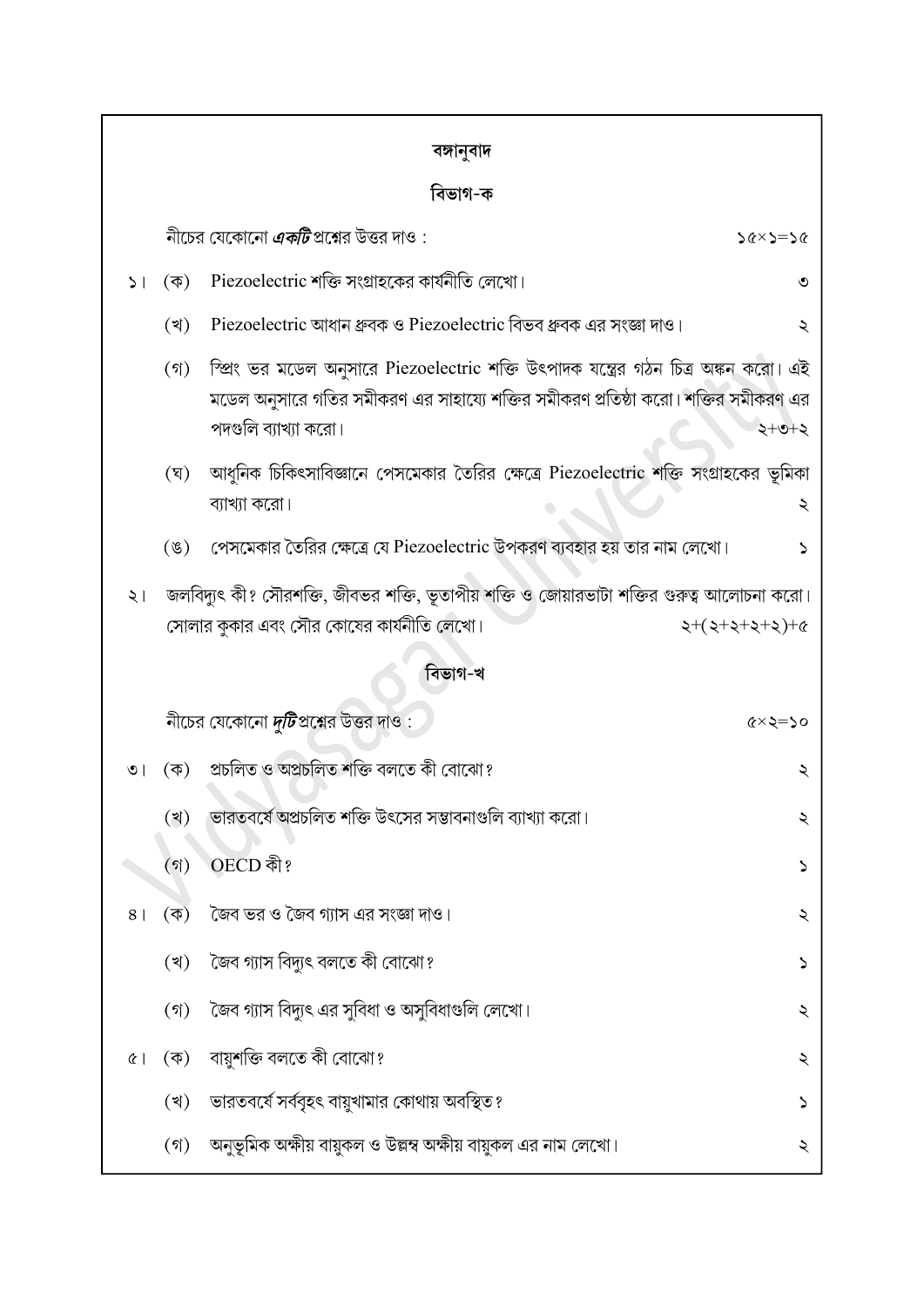### (Practical)

#### Group-A

Answer any **one** question from the following :  $10 \times 1 = 10$ 

- 1. For a binary cycle Geothermal power plant give the followings : (4+2)+4
	- (i) Working principle and formula for estimated power.
	- (ii) Schematic representation.

### 2. For a Solar cell describe the followings :  $4+(3+3)$

- (i) Draw the equivalent circuit with constant current source, pn junction and an external load.
- (ii) Draw I-V characteristics of it and indicate dark current, short circuit current and open circuit voltage.

#### Group-B

Answer any *one* question from the following :  $5 \times 1 = 5$ 

- 3. Draw uncoupled equivalent circuit of piezoelectric harvester with resistive load and give the expression for average power delivered to the resistive load.  $3+2$
- 4. Give block diagram of a solar power air conditioner and write down the necessary theory. 2+3
- 5. Lab Note Book/Viva Voca. 5

#### বঙ্গানুবাদ

### বিভাগ-ক

নীচের যেকোনো *একটি* প্রশ্নের উত্তর দাও :  $50x5=50$ 

- ১। একটি দ্বি-চক্রীয় ভূ-তাপীয় শক্তি উৎপাদক যন্ত্রের ক্ষেত্রে নিম্নলিখিত বিষয়গুলি লেখো।
	- (ক) কার্যনীতি এবং প্রাপ্ত ক্ষমতার রাশিমালা।  $8 + 5$
	- (খ) প্রয়োজনীয় রেখাচিত্র।